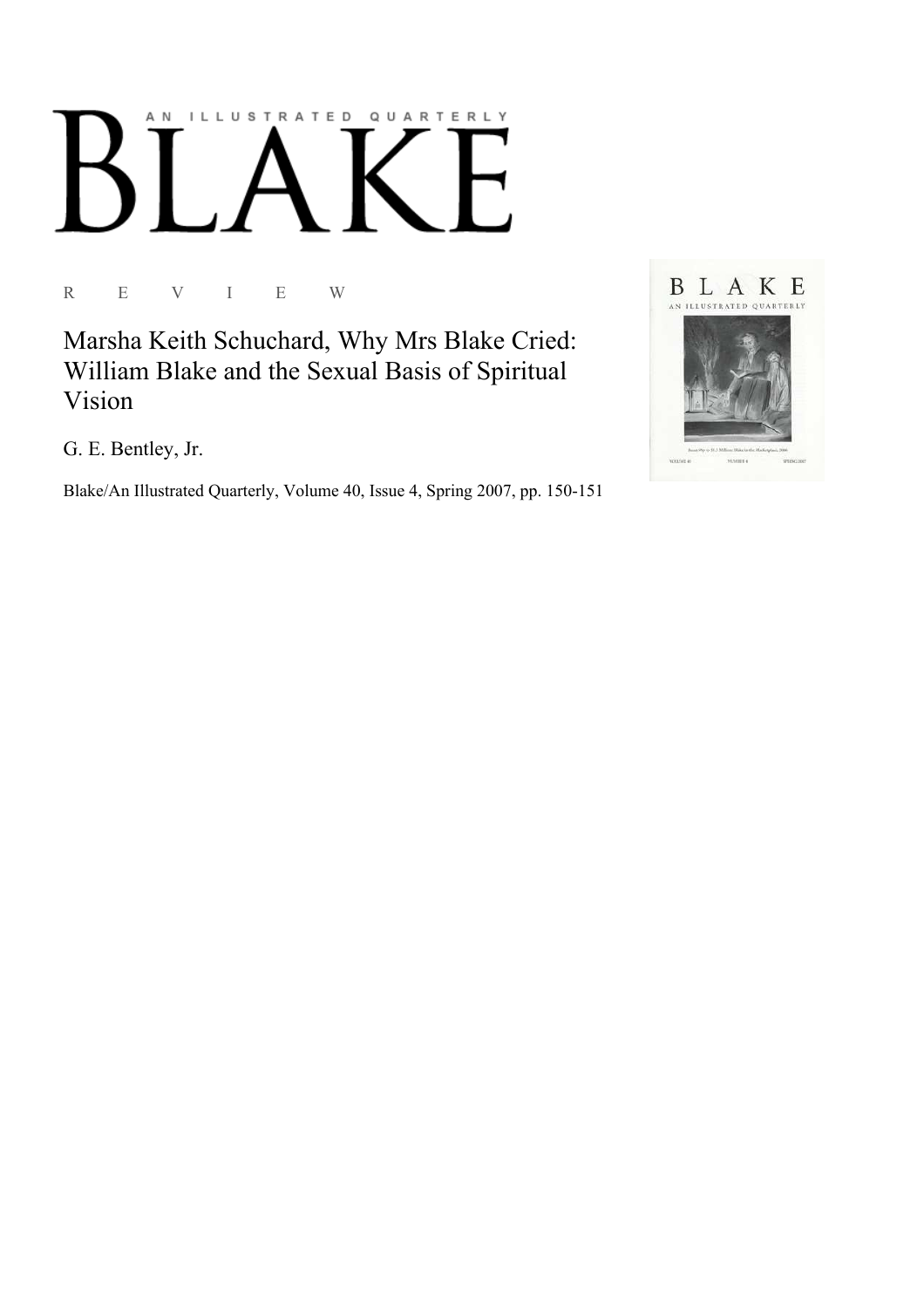R E V I E W

Marsha Keith Schuchard. *Why Mrs Blake Cried: William Blake and the Sexual Basis of Spiritual Vision.* London: Century-Random House, 2006. xv + 448 pp., 54 illus. £18.99, hardcover.

## Reviewed by G. E. Bentley, Jr.

Marsha Keith Schuchard's *Why Mrs Blake Cried: Wil-liam Blake and the Sexual Basis of Spiritual Vision* is a book which will be eagerly read and widely cited. It has many features which will attract a popular readership—sex, drugs, magic, secret societies, conspiracy, and sensational discoveries. It had instant éclat from before the day of publication. While it was still in page proof, the editors of Michael Bedard's biography of Blake, then also in page proof, telephoned him in agitation because his book did not record the "sexual shenanigans" (53) detailed in *Why Mrs Blake Cried.* It is therefore important to evaluate it carefully.

This is a genuinely learned book, with quotations from works in English, Danish, French, German, Hebrew, Italian, Latin, and Swedish. Research for it has been remarkably diligent, with genuine discoveries in far-flung and unfamiliar collections, such as manuscripts in the Academy of the New Church (Bryn Athyn, Pennsylvania), Alnwick Castle, Grand [Masonic] Lodge Library (London), Riksarkiv (Stockholm), Stiftsbibliothek (Linkoping), and Wellcome Institute for the History of Medicine (London). Schuchard has enviable gifts, flair, and energy.

It is impressively wide-ranging, letting Observation with extensive View Survey Phalli from China to Peru, or at least from London to Paris, Rome, Lithuania, Saxony, West Africa, India, and Tartary. It is lavishly endnoted (345-406), though often the relationship of note to text is obscure, indeed invisible to me.

It is extraordinarily eclectic, with much from animal magnetism, the Electric Celestial Bed, Kabbala, Masons, Moravians, "Perpetual Virile Potency" (chapter 18), Tantra, the Temple of Hymen, Yoga, and Yogic Yonis (chapter 22).

Because the subject matter is unfamiliar, a good deal of background is presented. There are long desert wastes of text where Blake is not even mentioned (in my reading and according to the index), except for casual references like "as we will see"; for instance, chapters 5-9 (59-121), on "Swedenborg and Kabbalistic Science," "Erotic Dreams and Ecstatic Visions," "Sacramental Sexuality," "Judaised Yoga," and "Phallic Feet and Tantric Toes," are almost entirely Blake-free. This seems odd in a book ostensibly about Blake.

The principal thesis is that when Blake proposed to introduce a concubine into his household, with exotic and sensational sexual rituals, "Mrs Blake Cried." Schuchard even proposes a candidate as concubine: "Was Elizabeth Butts [the wife of his patron] the proposed second wife who sent Catherine Blake into floods of tears?" (261). These floods of tears created marital disharmony, episodes of which are narrated with surprising precision, supported chiefly by reading Blake's poems as if they were autobiographical. "Catherine Blake often seemed baffled and frightened by her husband's sexual demands ..." (257).

The primary problem of the book is that the biographical evidence for Catherine Blake's tears is extraordinarily slight. In *Blake Records* (2nd ed.), the only reference to Catherine in tears is in the account of Blake's deathbed given by Cunningham (1830) §48. There are no "floods of tears" at all, and she neither "weeps" nor "wept." The first reference to a concubine in the Blake household appeared more than forty years after Blake's death when Swinburne, who was not born until ten years after Blake died, wrote (1868) that Blake "propose[d] to add a second wife," which elicited "tears" from Catherine, and Ellis and Yeats (1893) took this up: "Blake wished to add a concubine to his establishment ... but gave up the project when it made Mrs Blake cry" (Schuchard 3). This is a remarkably frail foundation on which to erect such a mighty superstructure.

There are a number of real discoveries here. Schuchard establishes an important alchemical connection with the discovery of the "collection of alchemical books" of Blake's friend John Augustus Tulk in Linköping, Sweden (401n5) which make it plain that Tulk "was a practising alchemist. ... John and Nancy Flaxman collaborated with him. When Nancy Flaxman gave a talk, 'On the Summary of Alchemy', to their Attic Chest Club, she was not just theorising" (316). Schuchard quotes (328) a Moravian hymn by Count Zinzendorf called "Te Matrem" printed in 1754:

Thou didst inspire the Martyrs tongues. In the last gasp to raise their songs. Thou dost impel the four Zoa, Who singing rest not night nor day.

But many of her claims are unproved or implausible. She cites the practices of the Hasidim of Vilna (Lithuania) as if relevant to the Fetter Lane Moravians and Blake (49). She thinks that Blake's fellow-apprentice and partner "James Parker ... may have come from a Moravian family, for several Parkers are listed as members of the Congregation from 1745 to 1752" (161), though Parker is probably an even more common name than Blake. She speaks of Blake's "experiments in Animal Magnetism" which "were probably connected" with his "recurrent bouts of mania, depression and paranoia" (261). "Blake ... read Edward Moor's *The Hindu Pantheon*  (1810)" (305), and a copy of *A Collection of Hymns: Consist-*